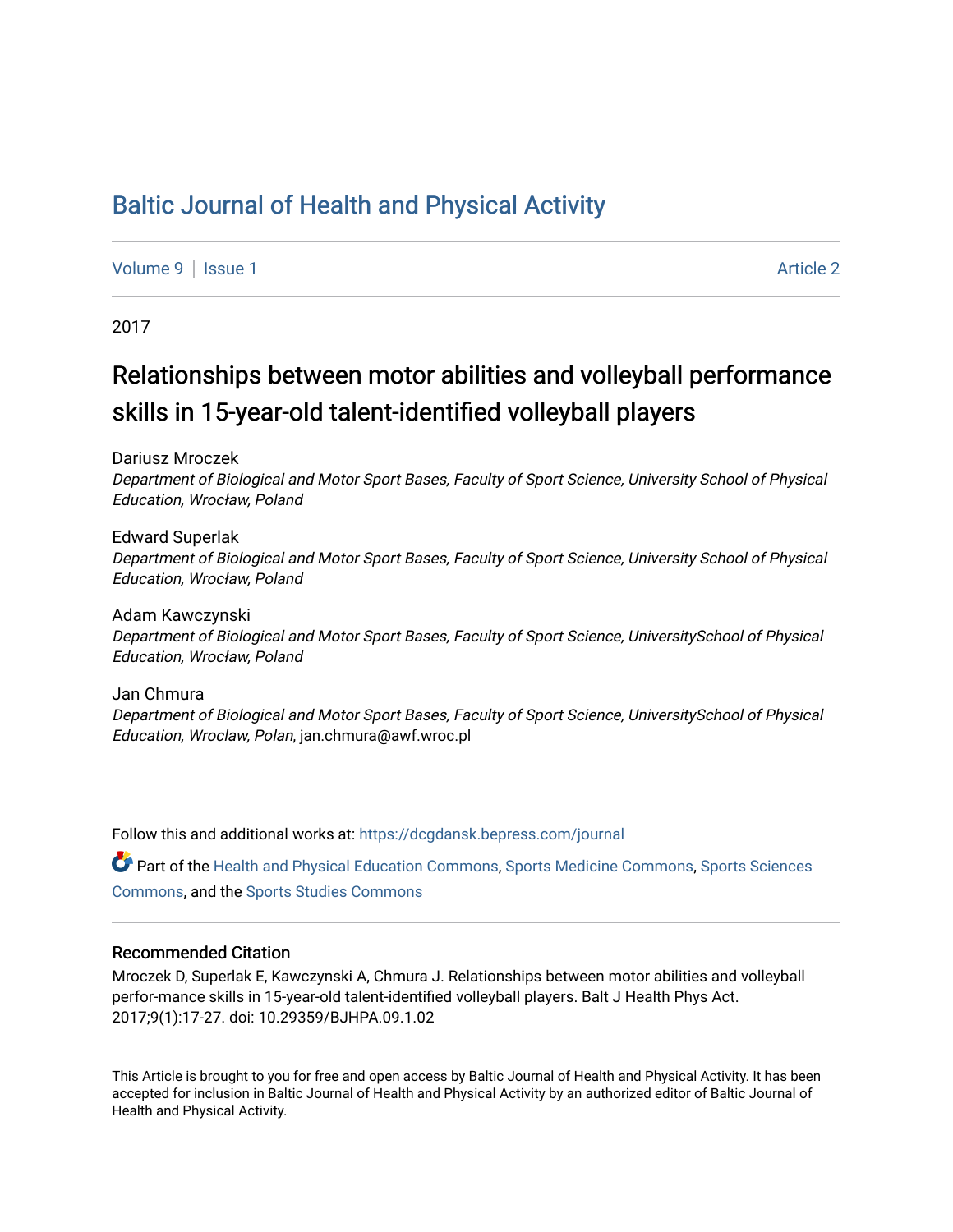# Relationships between motor abilities and volleyball performance skills in 15-year-old talent-identified volleyball players

## Cover Page Footnote

The authors wish to thank the Polish Volleyball Federation for its assistanceat the tournament.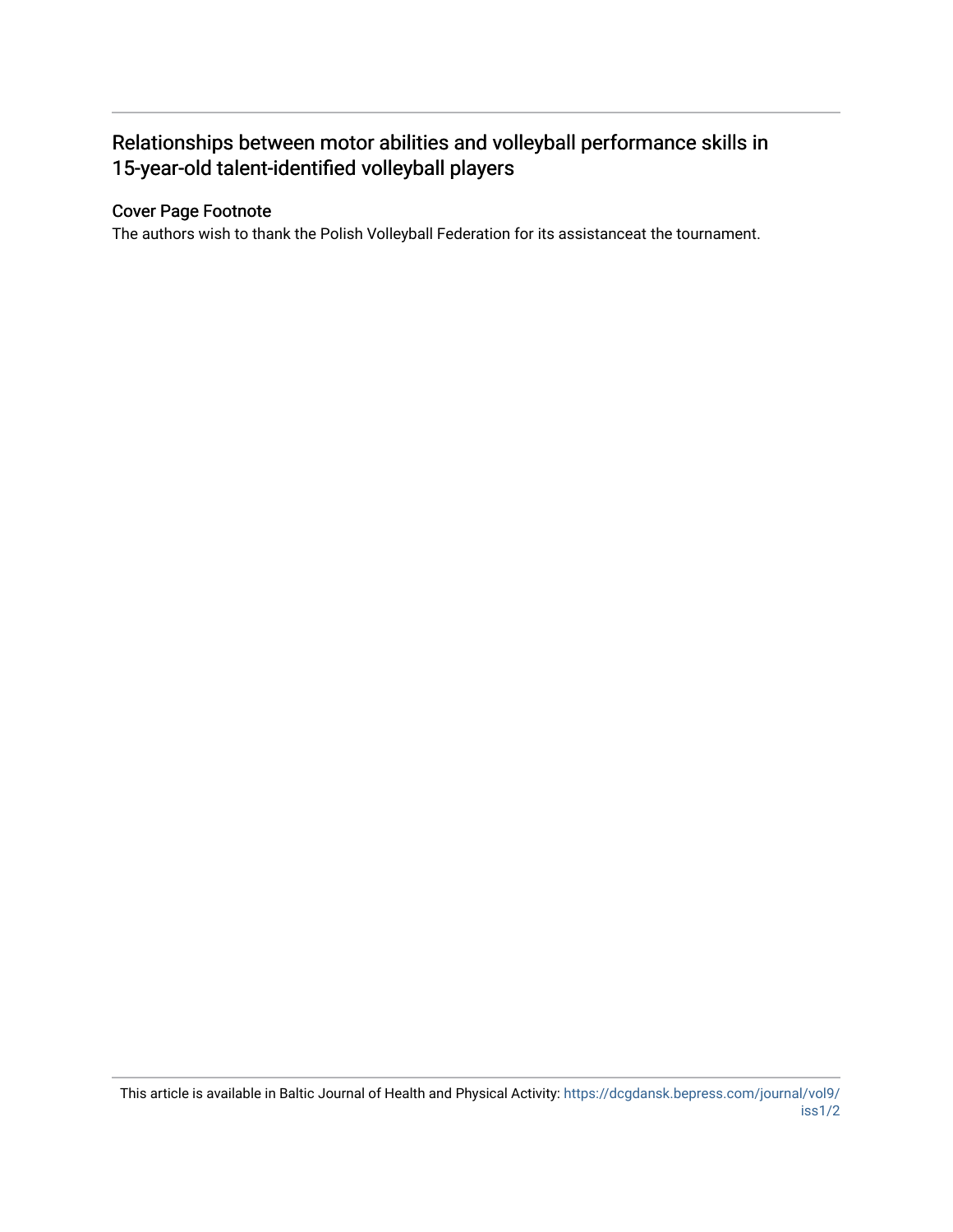**Authors' Contribution: A** Study Design

- **B** Data Collection
- **C** Statistical Analysis
- **D** Data Interpretation
- **E** Manuscript Preparation
- **F** Literature Search

#### **G** Funds Collection

L

# **Relationships between motor abilities and volleyball performance skills in 15-year-old talent-identified volleyball players**

#### **Dariusz MroczekADEF, Edward SuperlakABD, Adam KawczyńskiCEF, Jan ChmuraAD**

Department of Biological and Motor Sport Bases, Faculty of Sport Science, University School of Physical Education, Wrocław, Poland

| abstract                |                                                                                                                                                                                                                                                                                                                                                                                                                                                 |
|-------------------------|-------------------------------------------------------------------------------------------------------------------------------------------------------------------------------------------------------------------------------------------------------------------------------------------------------------------------------------------------------------------------------------------------------------------------------------------------|
| <b>Background</b>       | The aim of this study is to determine synergistic motor outcomes understood as sets<br>of mutually dependent players' motor abilities affecting the efficacy of performance skills<br>of young volleyball players.                                                                                                                                                                                                                              |
| <b>Material/Methods</b> | The study was carried out during a national volleyball tournament for 150 boys aged 14-15<br>years. The matches were recorded with two cameras placed 10 m behind the end line, 1.6 m<br>above the floor. The following parameters were assessed: attack efficacy, block efficacy,<br>serve efficacy. The first dependent variables were players' actions that most significantly<br>affected the set outcome, i.e. serves, blocks and attacks. |
| <b>Results</b>          | The greatest differences were found among players' serve results, where - with the<br>exception of ineffective serves - the index of variability ranged from $v = 67.14$ (counter-<br>effective serve) to $v = 80.23$ (effective serve).                                                                                                                                                                                                        |
| <b>Conclusions</b>      | The study showed that serving and attacking effectiveness is directly determined by<br>standing jumping ability, while blocking efficacy is affected by the height of the running<br>vertical jump.                                                                                                                                                                                                                                             |
| Key words               | volleyball, performance skills analysis, game efficacy                                                                                                                                                                                                                                                                                                                                                                                          |

| article details              |                                                                                                                                                                                                                                                                                                                                                                                                                                                                                                                                                                                                                                                                                                                                                                                                      |
|------------------------------|------------------------------------------------------------------------------------------------------------------------------------------------------------------------------------------------------------------------------------------------------------------------------------------------------------------------------------------------------------------------------------------------------------------------------------------------------------------------------------------------------------------------------------------------------------------------------------------------------------------------------------------------------------------------------------------------------------------------------------------------------------------------------------------------------|
| <b>Article statistics</b>    | Word count: 3,471; Tables: 4; Figures: 1; References: 22                                                                                                                                                                                                                                                                                                                                                                                                                                                                                                                                                                                                                                                                                                                                             |
|                              | Received: January 2016; Accepted: December 2016; Published: March 2017                                                                                                                                                                                                                                                                                                                                                                                                                                                                                                                                                                                                                                                                                                                               |
| <b>Full-text PDF:</b>        | http://www.balticsportscience.com                                                                                                                                                                                                                                                                                                                                                                                                                                                                                                                                                                                                                                                                                                                                                                    |
| Copyright                    | © Gdansk University of Physical Education and Sport, Poland                                                                                                                                                                                                                                                                                                                                                                                                                                                                                                                                                                                                                                                                                                                                          |
| Indexation:                  | AGRO, Celdes, CNKI Scholar (China National Knowledge Infrastructure), CNPIEC, De Gruyter - IBR (International<br>Bibliography of Reviews of Scholarly Literature in the Humanities and Social Sciences), De Gruyter - IBZ<br>(International Bibliography of Periodical Literature in the Humanities and Social Sciences), DOAJ, EBSCO - Central<br>& Eastern European Academic Source, EBSCO - SPORTDiscus, EBSCO Discovery Service, Google Scholar, Index<br>Copernicus, J-Gate, Naviga (Softweco, Primo Central (ExLibris), ProQuest - Family Health, ProQuest - Health &<br>Medical Complete, ProQuest - Illustrata: Health Sciences, ProQuest - Nursing & Allied Health Source, Summon<br>(Serials Solutions/ProQuest, TDOne (TDNet), Ulrich's Periodicals Directory/ulrichsweb, WorldCat (OCLC) |
| <b>Funding:</b>              | This research received no specific grant from any funding agency in the public, commercial, or not-for-profit<br>sectors.                                                                                                                                                                                                                                                                                                                                                                                                                                                                                                                                                                                                                                                                            |
| <b>Conflict of interest:</b> | Authors have declared that no competing interest exists.                                                                                                                                                                                                                                                                                                                                                                                                                                                                                                                                                                                                                                                                                                                                             |
| <b>Corresponding author:</b> | Prof. dr hab. Jan Chmura, Department of Biological and Motor Sport Bases, University School of Physical<br>Education, Al. I.J. Paderewskiego 35, 51-612 Wroclaw, Poland; email: jan.chmura@awf.wroc.pl;<br>tel: +48 71 374 33 90                                                                                                                                                                                                                                                                                                                                                                                                                                                                                                                                                                     |
| <b>Open Access License:</b>  | This is an open access article distributed under the terms of the Creative Commons Attribution-Non-commercial<br>4.0 International (http://creativecommons.org/licenses/by-nc/4.0/), which permits use, distribution, and<br>reproduction in any medium, provided the original work is properly cited, the use is non-commercial and is<br>otherwise in compliance with the license.                                                                                                                                                                                                                                                                                                                                                                                                                 |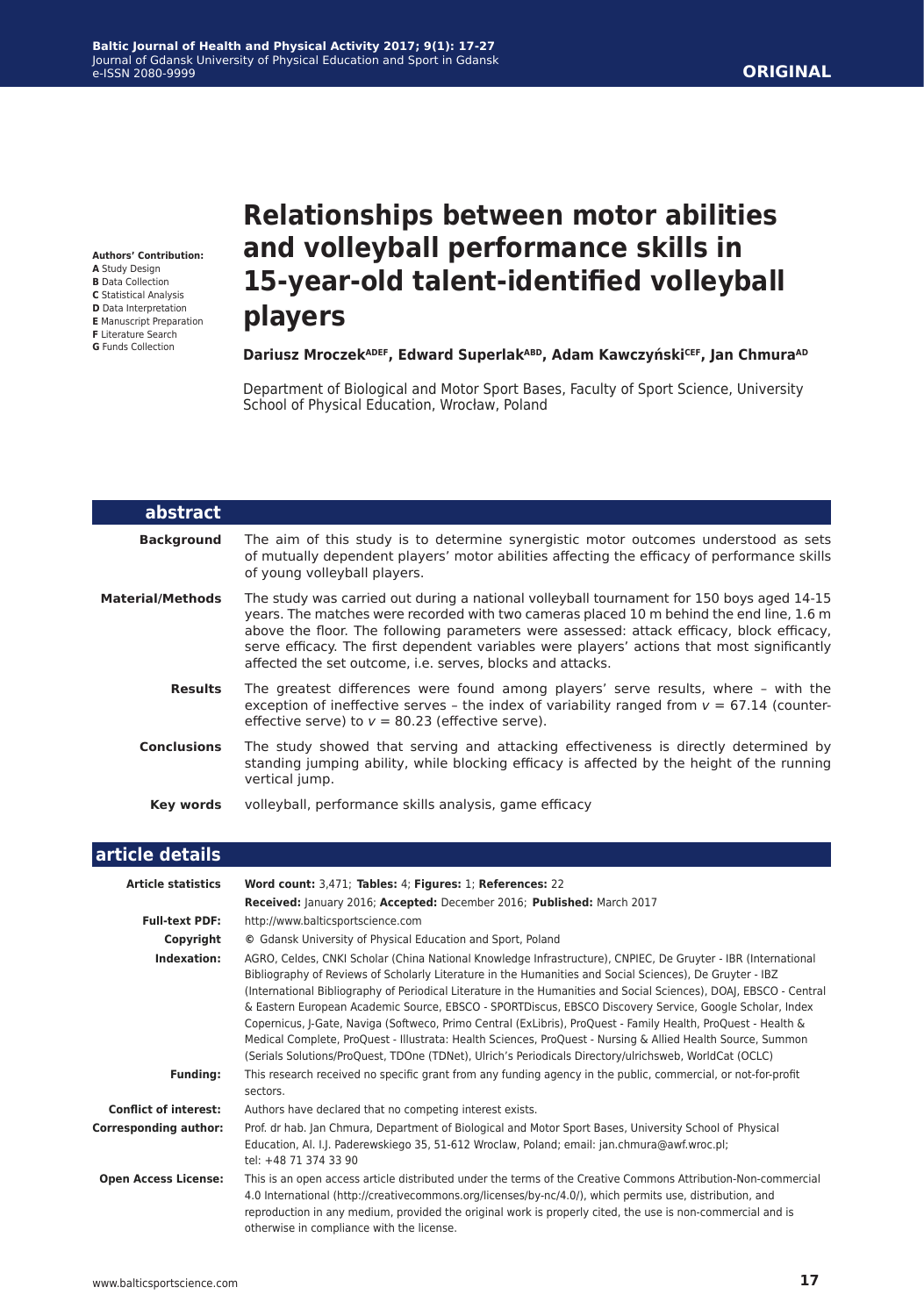# **introduction**

The game of volleyball is characterized by a great number of changing situations in which players perform a variety of actions attempting to score points, while avoiding making errors and losing points, which obviously leads to a conflict of aims [1]. The match outcome depends on a variety of gameplay elements, and the score depends on the quality of attacks, blocks, serves and the number of the opponent's errors [2–11].

Volleyball players at the net usually perform their attacks and blocks high above the net. The players' maximal reach ability in running jumps in attacks and in standing jumps in blocks is decisive for their effective actions [12]. This ability is an important indicator in the process of selecting young volleyball players. Hermoso et al. [13] in their study of 14–15-year-old volleyball players revealed significant differences between won and lost volleyball sets, based on the degree of players' serve, dig and spike efficacy. Conti et al. [6] observed that scoring opportunities in elite volleyball youth teams were significantly affected by quick and powerful attacks.

A player's dynamic force and speed of locomotion are dominant in attacks and blocks, which in most cases decide about the set outcome [14]. Many authors [15, 16, 17] stress the importance of the vertical jump (one-foot or two-foot; standing or running; with or without a semi-squat) which requires a high level of explosive muscle force.

A successful preparation process of volleyball players requires constant gathering of information about the effectiveness of their actions during games. According to Miskin et al. [18], volleyball coaches should estimate different performance skills of individual players during sets and matches and then adjust the training cycle of the team concentrating on the development of the efficacy of key skills that significantly determine players' scoring abilities.

Authors of relevant studies have mostly focused on the determination of relationships between particular motor skills of volleyball players and their attacking, blocking and serving efficacy influencing the set outcome [15, 16, 17]. Many of these authors have stressed, first of all, the correlations between individual players' abilities and particular elements of volleyball gameplay. Stronger correlations have been mostly interpreted as motor determinants of players' high efficacy of actions.

However, the available literature lacks reports on relationships between whole sets of volleyball motor skills and performance efficacy. It seems that relationships between particular motor abilities and playing efficacy are multidimensional and involve different directions and strengths of correlations.

The aim of this study is the determination of synergistic motor outcomes understood as sets of mutually dependent players' motor abilities affecting the efficacy of performance skills of young volleyball players. We hypothesized that attack efficacy, block efficacy and serve efficacy are determined by particular motor abilities.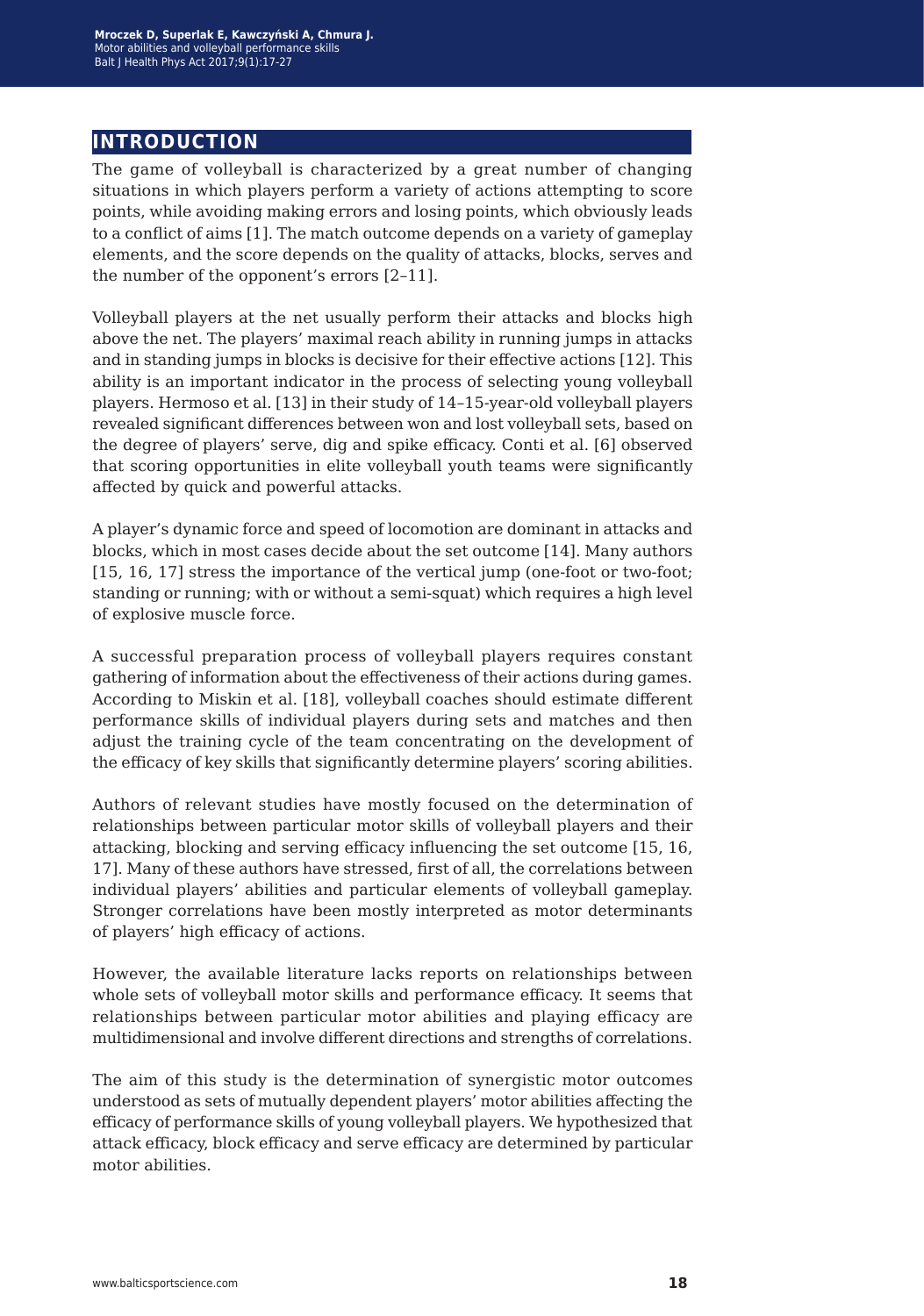# **material and methods**

#### **subjects**

The study was carried out during a national volleyball tournament for 150 boys aged 14–15 years. After completion of the tournament, expert coaches assessed the players' motor abilities and volleyball performance skills, and identified the most talented players for further training. It must be underlined that six experts coaches were chosen by the Polish National Volleyball Association. All experts were highly qualified, professional coaches contracted in Polish national and extra league teams.

After a long training process in sports clubs and in the Athletic Championship School of the Polish Volleyball Federation, the Poland national coach finally selected 12 players for the Poland Boys' Youth National Volleyball Team, including two setters, three middle blockers and seven hitters. In 2005 the Polish team won the Boys' Youth European Championship in Riga, Latvia.

The selected boys' training experience (i.e. their active and systematic participation in training and competitions) ranged from 3 to 4 years. The 12 elite players constituted a representative sample for the Polish population of volleyball players aged 15 years. Table 1 presents the players' anthropometric data. The players were informed about the purpose of the study before its commencement, and their parents or guardians gave their informed written consent to participate in the study. All matches during the tournament were recorded. In the present study only players who won Boys' Youth European Championship in Riga, Latvia, were involved in the effectiveness analysis.

| Player   | Position                                            | Body<br>height<br>$\lceil c\bar{m} \rceil$ | Body<br>mass<br>[kg] | Ponderal<br>Index<br>(PI) | Standing<br>one-arm reach<br>[cm] | Standing<br>two-arm reach<br>[cm] |
|----------|-----------------------------------------------------|--------------------------------------------|----------------------|---------------------------|-----------------------------------|-----------------------------------|
| 1.       | hitter                                              | 187                                        | 77                   | 1.13                      | 248                               | 246                               |
| 2.       | hitter                                              | 188                                        | 70                   | 1.05                      | 252                               | 247                               |
| 3.       | hitter                                              | 190                                        | 80                   | 1.17                      | 258                               | 252                               |
| 4.       | hitter                                              | 187                                        | 74                   | 1.13                      | 242                               | 238                               |
| 5.       | hitter                                              | 202.5                                      | 89                   | 1.07                      | 265                               | 260                               |
| 6.       | hitter                                              | 185                                        | 65                   | 1.03                      | 246                               | 241                               |
| 7.       | hitter                                              | 190                                        | 69                   | 1.01                      | 254                               | 250                               |
| 8.       | middle blocker                                      | 197                                        | 90                   | 1.18                      | 262                               | 256                               |
| 9.       | middle blocker                                      | 191                                        | 70                   | 1                         | 250                               | 248                               |
| 10.      | middle blocker                                      | 191                                        | 63                   | 0.9                       | 254                               | 251                               |
| 11.      | setter                                              | 184                                        | 68                   | 1.09                      | 242                               | 238                               |
| 12.      | setter                                              | 179                                        | 69                   | 1.2                       | 237                               | 234                               |
| Mean (M) |                                                     | 250.8<br>189.3<br>73.7<br>1.1              |                      | 246.8                     |                                   |                                   |
|          | 0.1<br>6.1<br>8.8<br>8.4<br>Standard deviation (SD) |                                            | 7.8                  |                           |                                   |                                   |
|          | Index of variability (v)                            | 11.9<br>9.1<br>3.3<br>3.2                  |                      | 3.2                       |                                   |                                   |

Table 1. Anthropometric data of selected volleyball players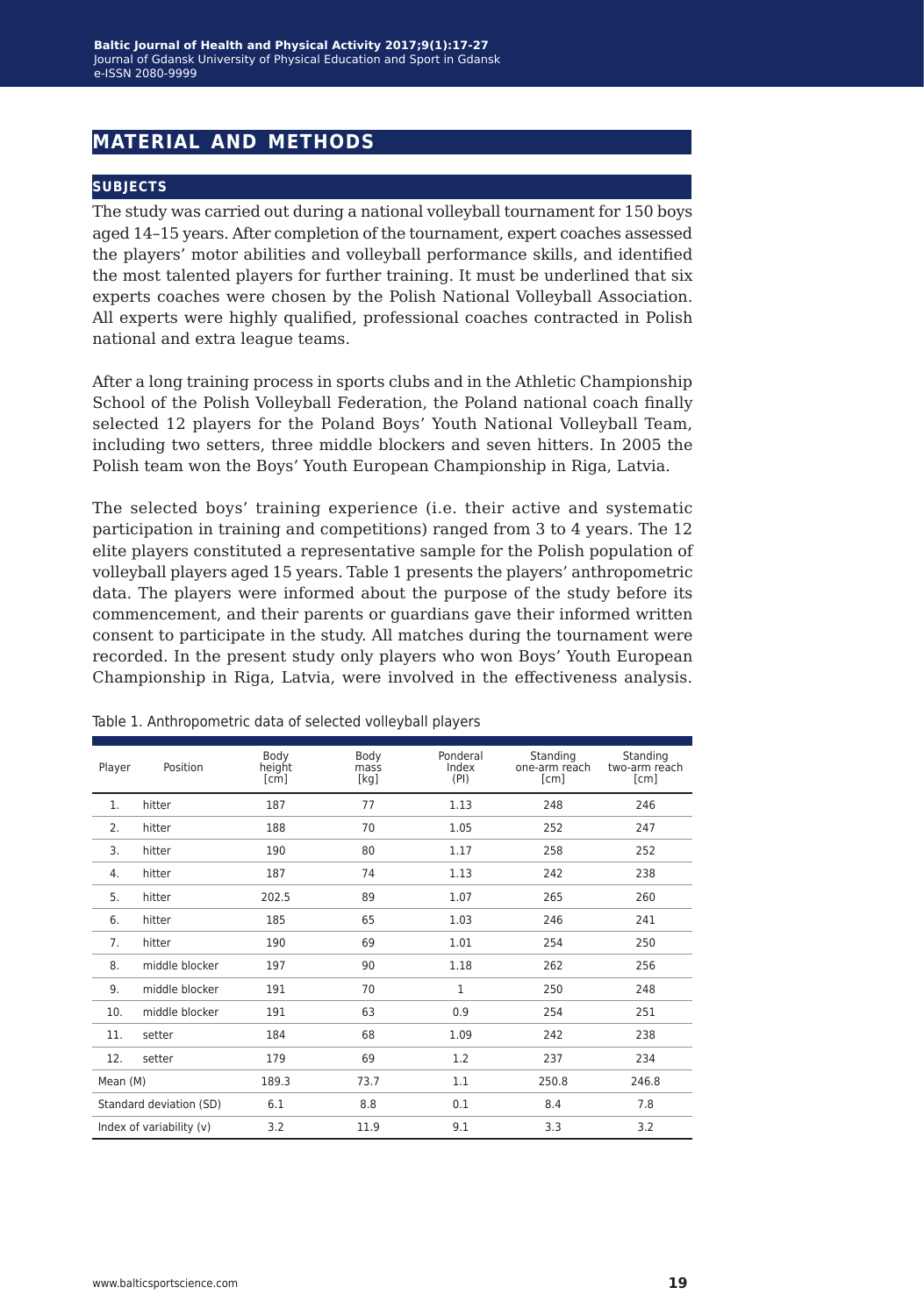#### **methods**

The aim of the tournament was to select the best candidates for the Polish youth national team before the Boys' Youth Volleyball European Championship. During the qualifying stage expert volleyball coaches (qualifications described in methods) observed all the participating players and selected the most talented and skillful ones to teams that would advance to the final stage of the tournament. All the matches between the selected teams were then video recorded during the final stage of the tournament.

The subjects gave their written consent prior to the study, which was approved by the local Ethics Committee in University of Physical Education in Wrocław, Poland and accords with the Helsinki Declaration.

During the tournament the selected young players were subjected to exercise tests assessing the levels of their motor skills. The tests included:

- a running vertical jump with a one-arm swing;
- a standing vertical jump with a two-arm swing;
- a 3kg medicine ball throw;
- a 10-m run;
- a zig-zag run.

#### **procedures**

The matches were recorded with two Sony DCR-SR70E video cameras with a VCL-060X x 0.6 wide conversion lens. The two cameras were each placed 10 m behind the end line, 1.6 m above the floor. The analysis of the recorded footage consisted of re-playing of each action of the computer screen. The following efficacy scale was used to determine the players' volleyball performance skills:

Attack efficacy:

- Effective action completed, point scored;
- Ineffective attack defended, game continues;
- Counter-effective action completed, error in attack, point awarded to the opposing team.

Block efficacy:

- Effective action completed, attack blocked, point scored;
- Ineffective attack defended after the ball is ineffectively blocked, game continues;
- Counter-effective action completed, error in block, point awarded to the opposing team.

Serve efficacy:

Effective – action complete, "ace", point scored;

Ineffective – serve received by the opposing team, game continues;

Counter-effective – action completed, error in block, point awarded to the opposing team.

The following self-authorized formula was used to calculate the index of serve (overhand, jump float or power), jump block and attack efficacy, (i.e. ISE, IBE, IAE) being the quotient of the sum of effective actions and the sum of all actions performed by each player: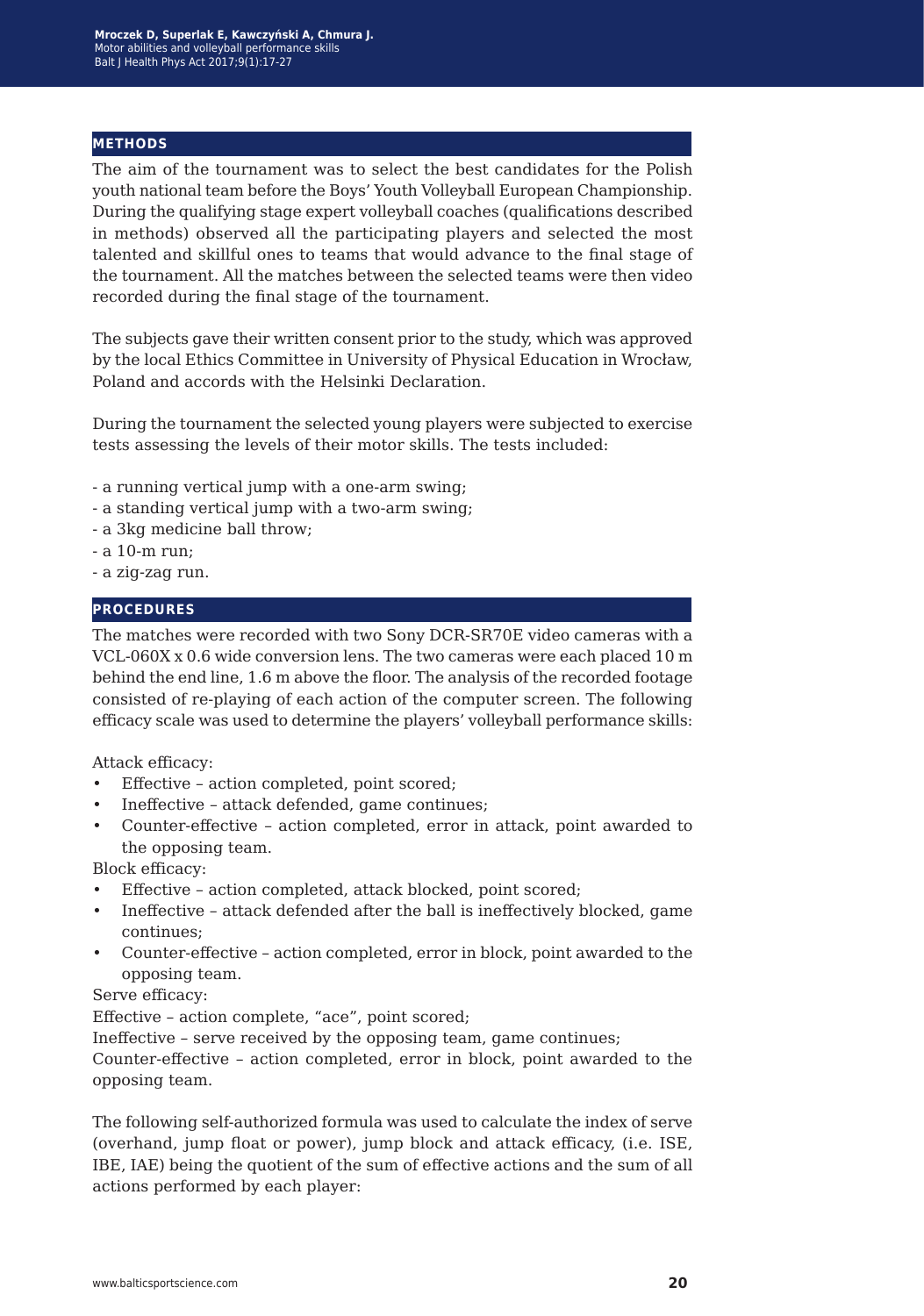

The index of efficacy values ranged between 0.0–1.0. A higher index value (closer to 1.0) signified a higher level of player's efficacy. The indices were prepared by authors of the present study.

The tests measuring the players' motor abilities were chosen and approved by a group of independent expert coaches appointed by the Polish Volleyball Federation.

The battery of motor skills tests used in the study included:

- running jump with a one-arm swing (dynamic force of the legs) the best result out of three trials was recorded down. Each player began the test with a 3-4 m run-up, and then took a two-foot vertical jump and attempted to touch with the dominant extended arm the highest possible point on the measurement stand [cm].
- standing jump with a two-arm swing (dynamic force of the legs) the best result out of three trials was recorded down. Each player began the test by standing on both feet. After lowering the body center of mass (bending the knees, leaning the body forward and taking a two-arm swing) the player performed a vertical jump and attempted to touch with extended arms the highest possible point on the measurement stand [cm]. If the players' hands touched the stand in an non-parallel manner, the measurement point touched by the higher hand was taken into account.
- running jumping ability(dynamic force of the legs) the difference between the height of one-arm reach in a running jump and standing one-arm reach  $[cm]$ ;
- standing jumping ability (dynamic force of the legs) the difference between the reach of two arms in a standing vertical jump and standing two-arm reach [cm];
- 3 kg medicine ball throw (dynamic force of the arms) the 3 kg ball was thrown overhead forward using both arms. During the throw a player was kneeling on a mattress and maintained the body balance. The best result out of three trials was recorded down [m];
- 10 m run a player began the test in prone position with the shoulders along the starting line. On a signal with a downward movement of the starting flag the player stood up and began running crossing the starting line and the 10 m finishing line, each marked by two pairs of photo-sensors. The best result out of three trials was recorded down [sec].
- zig-zag run (Fig. 1) (7 m x 7 m "envelope" test) [sec] a player began the test in prone position with the shoulders along the starting line, and with the hands at the line of the shoulders:
	- the timer was started once the player began extending his arms;
	- the player ran forward toward the net and then ran backward away from the net facing the net all the time;
	- the timer was stopped once the player had crossed the center line.

The running route was marked with five flags 7 meters apart. The covered distance was measured in seconds.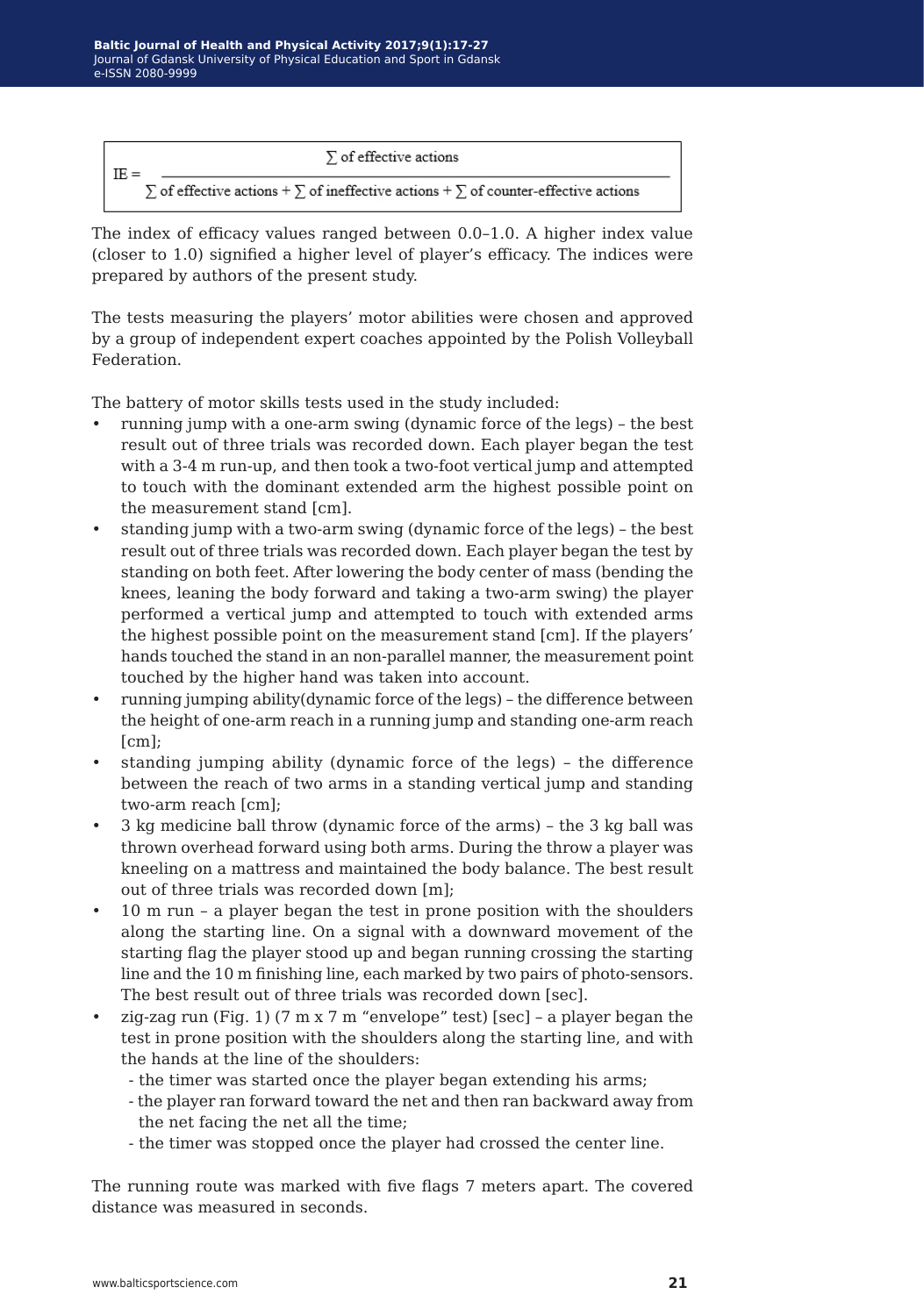

Fig.1. The zig-zag test route

#### **statistical analysis**

Multiple regression analysis was used to determine the relationships between several independent variables and a dependent variable. The independent variables included the motor abilities test results, while the dependent variables were the indices of efficacy of particular volleyball performance skills. The most appropriate subset of independent variables for a given dependent variable was found by calculating  $R<sup>2</sup>$  values and standardized regression coefficients (ß) for each subset pattern.

In the analysis of collinearity for regression equation expressions, with parametrization with sigma-limits, a partial correlation was estimated for each variable, between a given variable and a dependent variable (after having considered the impact of all remaining independent variables), t-test values and the level of statistical significance  $p(0.0001 < \alpha < 0.05)$ .

### **results**

#### **volleyball performance skills**

The first dependent variables were players' actions that most significantly affected the set outcome, i.e. serves, blocks and attacks (Tab. 2). The greatest differences were found among players' serve results, where – with the exception of ineffective serves – the index of variability ranged from  $v = 67.14$  (countereffective serve) to  $v = 80.23$  (effective serve).

The relatively lowest variability, however within the widest range, was found among attack results: from  $v = 14.07$  (effective attack, low variability) to v = 66.42 (counter-effective attack, very high variability). In terms of block efficacy the differences ranged from  $v = 42.74$  to  $v = 55.59$ . The variability index for the counter-effective block exceeding  $100\%$  ( $v = 133.19$ ) requires some explanation. No counter-effective blocking actions were recorded by six players, while in the case of the other six players they ranged from 1 to 6. Thus the standard deviation  $(S = 2.11)$  was higher than the mean value  $(M = 1.58)$ .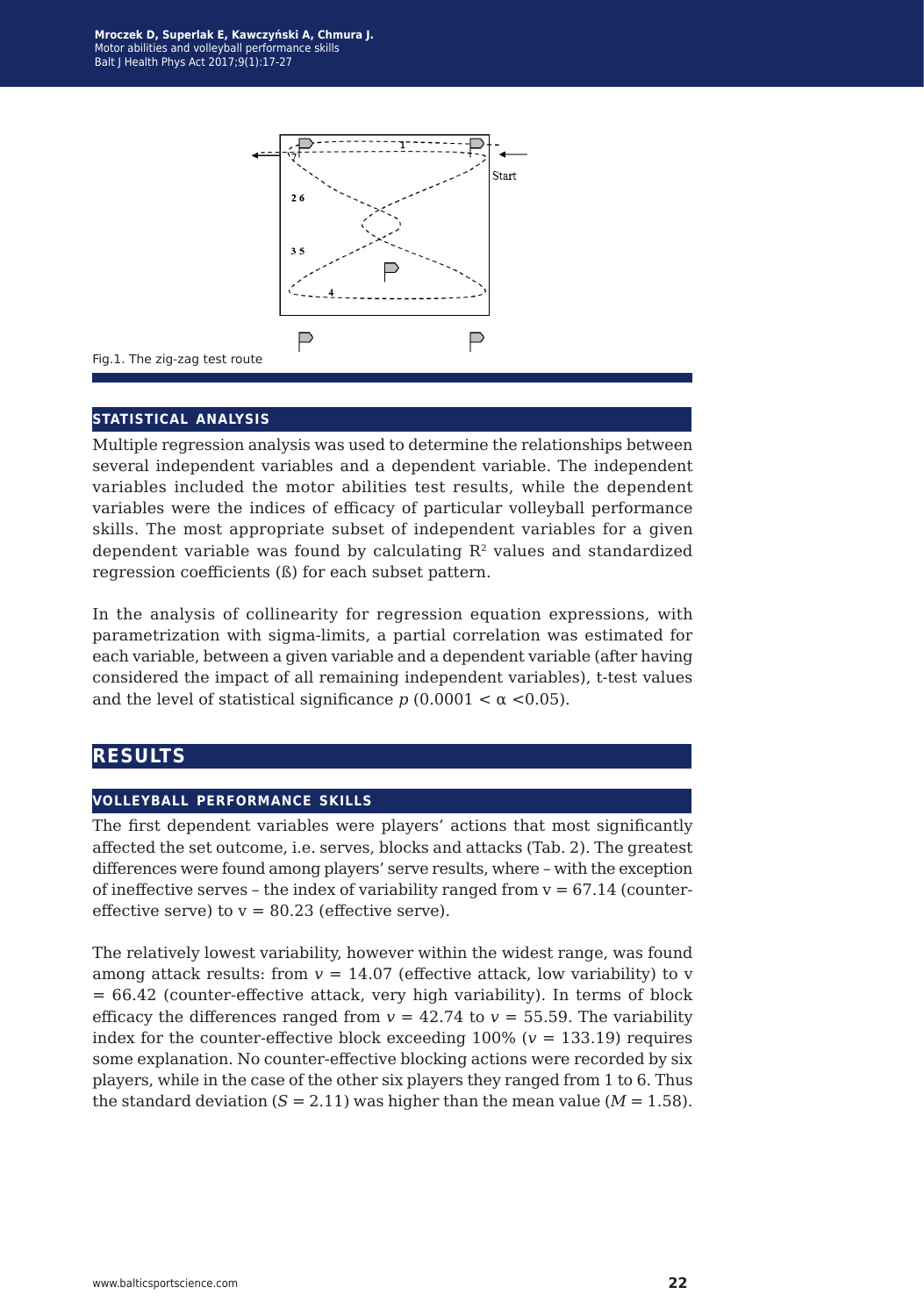| Volleyball action     | Level of efficacy                                                                                                                                                                                     | Mean<br>M                                                                                       | Standard<br>deviation S | Min         | Max  | Index of<br>variability<br>V |
|-----------------------|-------------------------------------------------------------------------------------------------------------------------------------------------------------------------------------------------------|-------------------------------------------------------------------------------------------------|-------------------------|-------------|------|------------------------------|
|                       | effective                                                                                                                                                                                             | 3.58<br>15.17<br>3.67<br>0.13<br>2.92<br>10.17<br>1.58<br>0.23<br>11.42<br>9.58<br>4.08<br>0.45 | 2.87                    | $\Omega$    | 9    | 80.23                        |
| Serve<br><b>Block</b> | ineffective                                                                                                                                                                                           |                                                                                                 | 4.95                    | 9           | 27   | 32.65                        |
|                       | counter-effective                                                                                                                                                                                     |                                                                                                 | 2.46                    | 0           | 9    | 67.14                        |
|                       | index of serving efficacy<br>(ISE)                                                                                                                                                                    |                                                                                                 | 0.09                    | $\mathbf 0$ | 0.25 | 69.87                        |
|                       | effective                                                                                                                                                                                             |                                                                                                 | 1.62                    | 0           | 6    | 55.59                        |
|                       | ineffective                                                                                                                                                                                           |                                                                                                 | 4.34                    | 3           | 16   | 42.74                        |
|                       | counter-effective                                                                                                                                                                                     |                                                                                                 | 2.11                    | 0           | 6    | 133.19                       |
|                       | index of blocking efficacy<br>0<br>0.14<br>(IBE)<br>2<br>5.87<br>effective<br>ineffective<br>4<br>4.44<br>9<br>counter-effective<br>2.71<br>0<br>index of attacking<br>0.06<br>0.29<br>efficacy (IAE) | 0.5                                                                                             | 59.42                   |             |      |                              |
|                       |                                                                                                                                                                                                       |                                                                                                 |                         |             | 24   | 51.41                        |
| Attack                |                                                                                                                                                                                                       |                                                                                                 |                         |             | 15   | 46.34                        |
|                       |                                                                                                                                                                                                       |                                                                                                 |                         |             |      | 66.42                        |
|                       |                                                                                                                                                                                                       |                                                                                                 |                         |             | 0.53 | 14.07                        |

#### Table 2. Efficacy of serving, blocking and attacking performance skills

The highest mean number of points was scored by spiking  $(M = 11.42 \text{ pts})$ , followed by serving ( $M = 3.58$  pts.) and by blocking ( $M = 2.92$  pts.) (IAE =  $0.45$ ; IBE = 0.23; ISE = 0.13).

#### **motor abilities**

The regression analysis permitted the selection of the most appropriate subset of motor abilities that were significantly correlated with effective serves, blocks or attacks (Tab. 3).

Table 3. Regression coefficients (*R2*) for particular subsets of motor abilities and volleyball performance skills

|                      |                      |       | Motor abilities test                              |                                                 |                               |                                |                               |                |                        |
|----------------------|----------------------|-------|---------------------------------------------------|-------------------------------------------------|-------------------------------|--------------------------------|-------------------------------|----------------|------------------------|
| Volleyball<br>action | Index of<br>efficacy | $R^2$ | Running jump<br>height with<br>a one-arm<br>swing | Standing jump<br>height with a<br>two-arm swing | Running<br>jumping<br>ability | Standing<br>jumping<br>ability | 3kg<br>medicine<br>ball throw | Zig-zag<br>run | 10 <sub>m</sub><br>run |
| Serve                | effective            | 0.68  | $-0.60$                                           |                                                 |                               | 0.65                           | $-0.73$                       |                |                        |
|                      | <b>ISE</b>           | 0.79  |                                                   |                                                 |                               | 0.36                           | $-1.13$                       |                |                        |
|                      |                      | 0.77  | $-0.45$                                           |                                                 |                               | 0.53                           | $-0.89$                       |                |                        |
| <b>Block</b>         | <b>IBE</b>           | 0.88  | 2.04                                              |                                                 | $-0.91$                       |                                |                               |                |                        |
| Attack               | effective            | 0.66  |                                                   |                                                 |                               | 1.32                           |                               | 1.04           |                        |
|                      | <b>IAE</b>           | 0.81  |                                                   |                                                 | 0.63                          |                                |                               |                |                        |

Effective serves performed by the players were strongly correlated  $(R^2 = 0.68)$ with a subset of three motor abilities: standing jumping ability, running jump with a one-arm swing and the dynamic force of the shoulder girdle (for the last two abilities the correlation was negative). All three types of serve efficacy (as indicated by the IE) were correlated with a subset of two motor abilities: standing jumping ability, the dynamic force of the shoulder girdle  $(R^2 = 0.79)$ and the running jump with a one-arm swing  $(R^2 = 0.77)$ .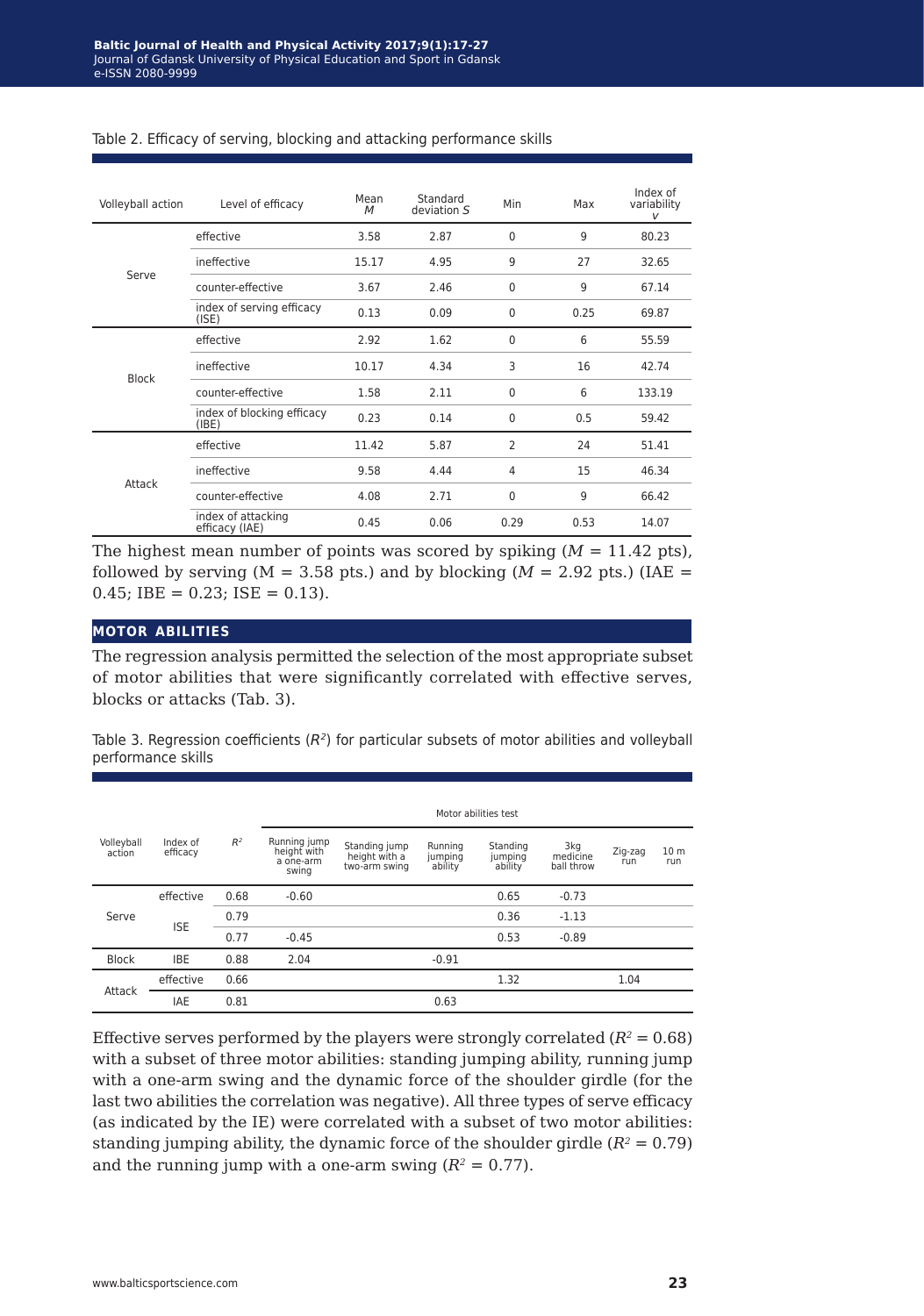The block efficacy (IBE) was significantly correlated  $(R^2 = 0.88)$  with a subset of running jump with a one-arm swing and running jumping ability. Effective scoring with attacks was correlated  $(R^2 = 0.66)$  with the standing jumping ability and the zig-zag run test results. However, the index of attack efficiency (IAE) was greatly determined only by the running jumping ability  $(R^2 = 0.81)$ .

Table 4 shows correlations between dependent variables (efficiency of volleyball performance skills) and independent variables (motor abilities) at  $\alpha$  < 0.05.

The serve efficiency was significantly correlated with standing jumping ability (0.69), but was not correlated with the height of the running jump with a one-arm swing (-0.68) or the dynamic force of the shoulder girdle muscles (-0.77). The negative effect of the last motor ability was confirmed by its strong correlation with the index of serve efficiency (-0.89) and a high t-value (-5.42).

| Volleyball action               | Motor abilities test              | Partial<br>correlation                                                                                                       | t       | р      |  |  |  |  |
|---------------------------------|-----------------------------------|------------------------------------------------------------------------------------------------------------------------------|---------|--------|--|--|--|--|
|                                 |                                   |                                                                                                                              |         |        |  |  |  |  |
| Serve<br><b>Block</b><br>Attack | Running jump with a one-arm swing | $-0.68$                                                                                                                      | $-2.63$ | 0.0301 |  |  |  |  |
|                                 | Standing jumping ability          | $0.69*$                                                                                                                      | 2.66    | 0.0286 |  |  |  |  |
|                                 | 3 kg medicine ball throw          | $-0.77$                                                                                                                      | $-3.36$ | 0.0099 |  |  |  |  |
|                                 | Index of serving efficacy (ISE)   |                                                                                                                              |         |        |  |  |  |  |
|                                 | 3 kg medicine ball throw          | $-0.89$                                                                                                                      | $-5.42$ | 0.0006 |  |  |  |  |
|                                 | Index of blocking efficacy (IBE)  |                                                                                                                              |         |        |  |  |  |  |
|                                 | Running jump with a one-arm swing | $0.93*$                                                                                                                      | 7.02    | 0.0001 |  |  |  |  |
|                                 | running jumping ability           | $-0.84$                                                                                                                      | $-4.46$ | 0.0021 |  |  |  |  |
|                                 |                                   | Effective serve<br><b>Effective attack</b><br>$0.81*$<br>Zig-zag run<br>0.74<br>Index of attacking efficacy (IAE)<br>$0.82*$ |         |        |  |  |  |  |
|                                 | Standing jumping ability          |                                                                                                                              | 3.91    | 0.0045 |  |  |  |  |
|                                 |                                   |                                                                                                                              | 3.07    | 0.0153 |  |  |  |  |
|                                 |                                   |                                                                                                                              |         |        |  |  |  |  |
|                                 | Running jumping ability           |                                                                                                                              | 4.06    | 0.0036 |  |  |  |  |

Table 4. Correlations between efficiency of volleyball performance skills and motor abilities

 $*$  statistically significant differences ( $p < 0.05$ )

The partial correlation value indicated a strong correlation between the index of block efficacy (IBE) and the height of the running jump with a one-arm swing  $(0.93; t = 7.02)$ , but not between the IBE and the running jumping ability  $(-0.84; t)$ *t* = -4.46). The attack efficacy was significantly determined by a high level of the standing jumping ability (0.81), while it was not significantly correlated with the zig-zag rune test results  $(0.74)$ . The general attack efficacy (IAE) was largely dependent on the running jumping ability (0.82).

### **discussion**

The results of the analysis showed that volleyball players' efficacy determined to a large degree, although in various ways, the players' levels of motor abilities.

The study revealed that the effective performance of attacks, blocks and serves was correlated with various motor abilities and formed specific subsets with these abilities. An effective serve performance is correlated with a set consisting of the standing jumping ability, the running jump with a one-arm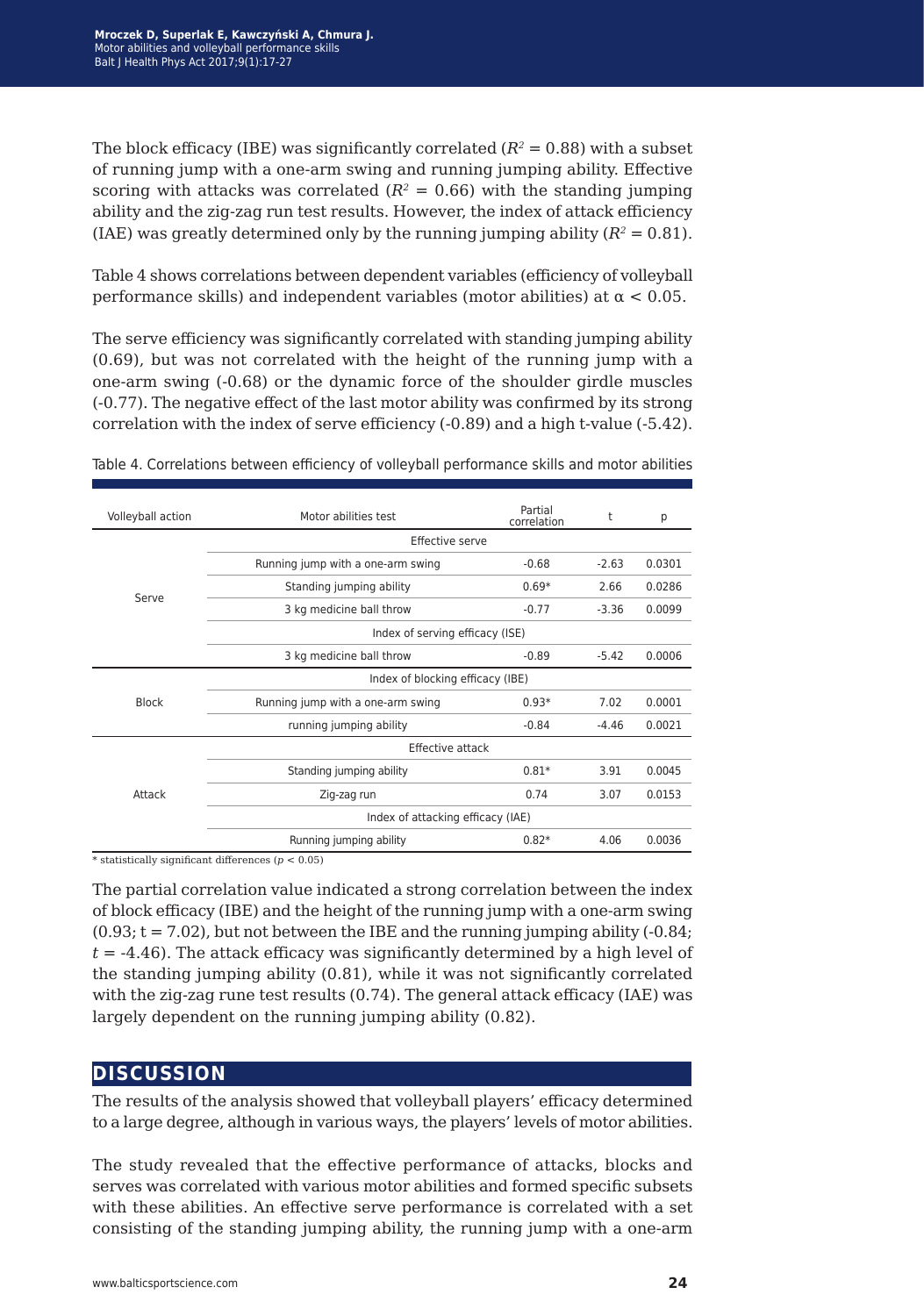swing and 3 kg medicine ball throw; an effective block performance –with a set of the height of the running jump with a one-arm swing, the running jumping ability and the speed of locomotion with changing directions (zig-zag run).

Studies on relationships between attack, block and serve efficacy in volleyball with players' motor abilities have been carried out by a number of authors [16, 19]. According to Dopsaj et al. [20], power, strength and speed are important determinants of spike and block jumps and are decisive for the set outcome. Significant correlations between effective blocks and the set outcome in male volleyball players were also revealed by Palao et al. [21].

In their study of relationships between motor abilities and volleyball performance Dopsaj et al. [14] concluded that players' dynamic force and locomotion speed are dominant in attacks and blocks and in most cases are decisive for the set outcome.

On the other hand, a study of 14–15 and 16–17-year-old female volleyball players by Katić et al. [12] showed that attacks and blocks were the best predictors of game scores, and their analysis of regression revealed a correlation between players' force and speed; however, the former had a greater impact on the set outcome than the latter. Conti et al. [6] concluded that youth volleyball gameplay becomes more offensive in result of the performance of attacks by players with high levels of dynamic force, and the force and the speed of attacks do increase chances of scoring. Marcelino et al. [9] noted that the spike is the best index of the volleyball set outcome, followed by the block. The best volleyball teams do have the largest number of serve errors, but also gain more points by the opponent's serve errors. The study results of Zetou et al. [5] confirm that "ace" volleyball serves are important tools of victory of aggressive teams.

Particular volleyball actions can be assigned respective indices of efficacy. In the present study these indices were 0.45 for attacks, 0.23 for blocks, and 0.13 for serves. Similar volleyball efficacy indices (in %) were examined by Monteiro et al. [11], and they amounted to 13.67% for the serve (corresponding to the results of the present study), 29.17% for the spike, and 6.49% for the block. The last two indices were lower than their counterparts in the present study.

Lidor and Ziv [22] in their multidimensional assessment of determinants of volleyball game play in young players emphasized the significance of the vertical jump for the set outcome and recommended selection of appropriate tests to assess young volleyball players' skills and abilities.

### **conclusions**

The results of the present study can be directly used in the development of training programs by volleyball coaches of young players. They clearly indicate that serving and attacking effectiveness is directly determined by the standing jumping ability, while blocking efficacy is affected by the height of the running vertical jump. This necessitates the consideration of diversified of hitter, middle blocker and setter selection criteria in volleyball. A hitter and setter must possess a high level of standing jumping ability, while a middle blocker a long arm reach in a running vertical jump.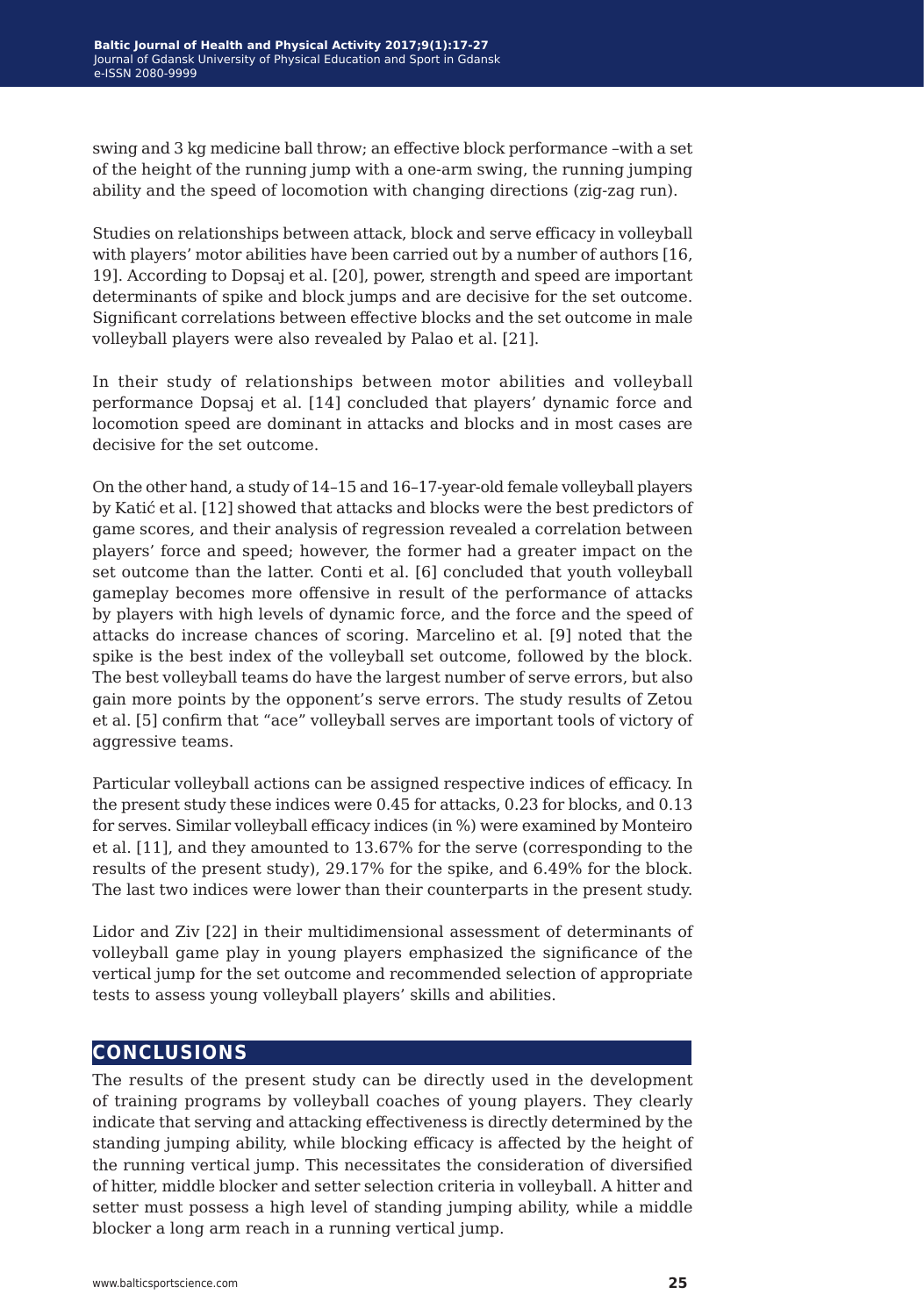The authors hope that this pioneering study will encourage others to design and apply more innovative and efficient methods of measuring motor abilities and volleyball performance skills.

#### **practical implication**

The obtained results allow giving important information to trainers. Effective serve does not depend on a large dynamic force of the shoulder girdle; actually, the progressive development of the shoulder girdle can even cause a decrease in the effectiveness of the serve. This should be taken into a consideration while planning training for a player.

The study confirmed the practical rule, very often used by trainers, that the position of the player in the middle block, is reserved for a person with the best result in the running vertical jump. This parameter has a significant impact on the high performance reliability for activities in the block.

The most reliable players in attack turned out to be those with the highest values of the jumping ability (immediately and with the run up) and the speed of shift. Therefore, it is the dynamic force of the players' lower limbs that has the most significant impact on the effectiveness of attack not the standing jumping ability. It is possible to suggest that the position of the receiving or attacking player should be assigned to players with this particular motoric abilities.

#### **acknowledgement**

The authors wish to thank the Polish Volleyball Federation for its assistance at the tournament.

### **references**

- [1] Afonso J, Esteves F, Araújo R, Thomas L, Mesquita I. Tactical determinants of setting zone in elite men's volleyball. J Sport Sci Med. 2012;11:64-70.
- [2] Zetou E, Moustakidis A, Tsigilis N, Komninakidou A. Does effectiveness of skill in complex I predict win in Men's Olympic Volleyball Games? J Quant Anal Sport. 2007;3:1-11.
- [3] Yiannis L, Panagiotis K. Evolution in men's volleyball skills and tactics as evidenced in the Athens 2004 Olympic Games. Int J Perf Anal Sport. 2005;5:1-8.
- [4] Hughes M, Daniel R. Playing patterns of elite and non-elite volleyball. Int J Perf Anal Sport. 2003;3:50- 56.
- [5] Zetou E, Tsigilis N, Moustakidis A, Komninakidou A. Playing characteristics of men's Olympic Volleyball teams in complex II. Int J Perf Anal Sport. 2006;6(1):172-177.
- [6] Conti GC, Caetano RCJ, Ferreira NN, Junqueira G, Afonso J, Costa RP, Mesquita I. Determinants of attack tactics in Youth male elite volleyball. Int J Perf Anal Sport. 2011;11(1):96-104.
- [7] Eom HJ, Schutz RW. Statistical analyses of volleyball team performance. Res Q Exerc Sport. 1992;63(1):11-18.
- [8] Marcelino R, Mesquita I. Characterizing the efficacy of skills in high performance competitive volleyball. World Congress of Performance Analysis of Performance Hungary. 2006;7:491-496.
- [9] Marcelino R, Mesquita I, Afonso J. The weight of terminal actions in volleyball. Contributions of the spike, serve and block for the teams' rankings in the World League 2005. Int J Perf Anal Sport. 2008;8(2):1-7.
- [10] Bergeles N, Barzouka K, Nikolaidou ME. Performance of male and female setters and attackers on Olympic-level volleyball teams. Int J Perf Anal Sport. 2009;9:141-148.
- [11] Monteiro R, Mesquita I. Marcelino R. Relationship between the set outcome and the dig and attack efficacy in elite male Volleyball game. Int J Perform Anal Sport, 2009;9:294-305.
- [12] Katić R, Grgantov Z, Jurko D. Motor structures in female volleyball players aged 14–17 according to technique quality and performance. Collegium Antropologicum. 2006;1:103-112.
- [13] HermosoA, García R,Carlos D, Saavedra JM. Discriminatory power of game-related statistics in 14– 15 year age group male volleyball, according to set. Percept Mot Skills. 2013;116:132-143.